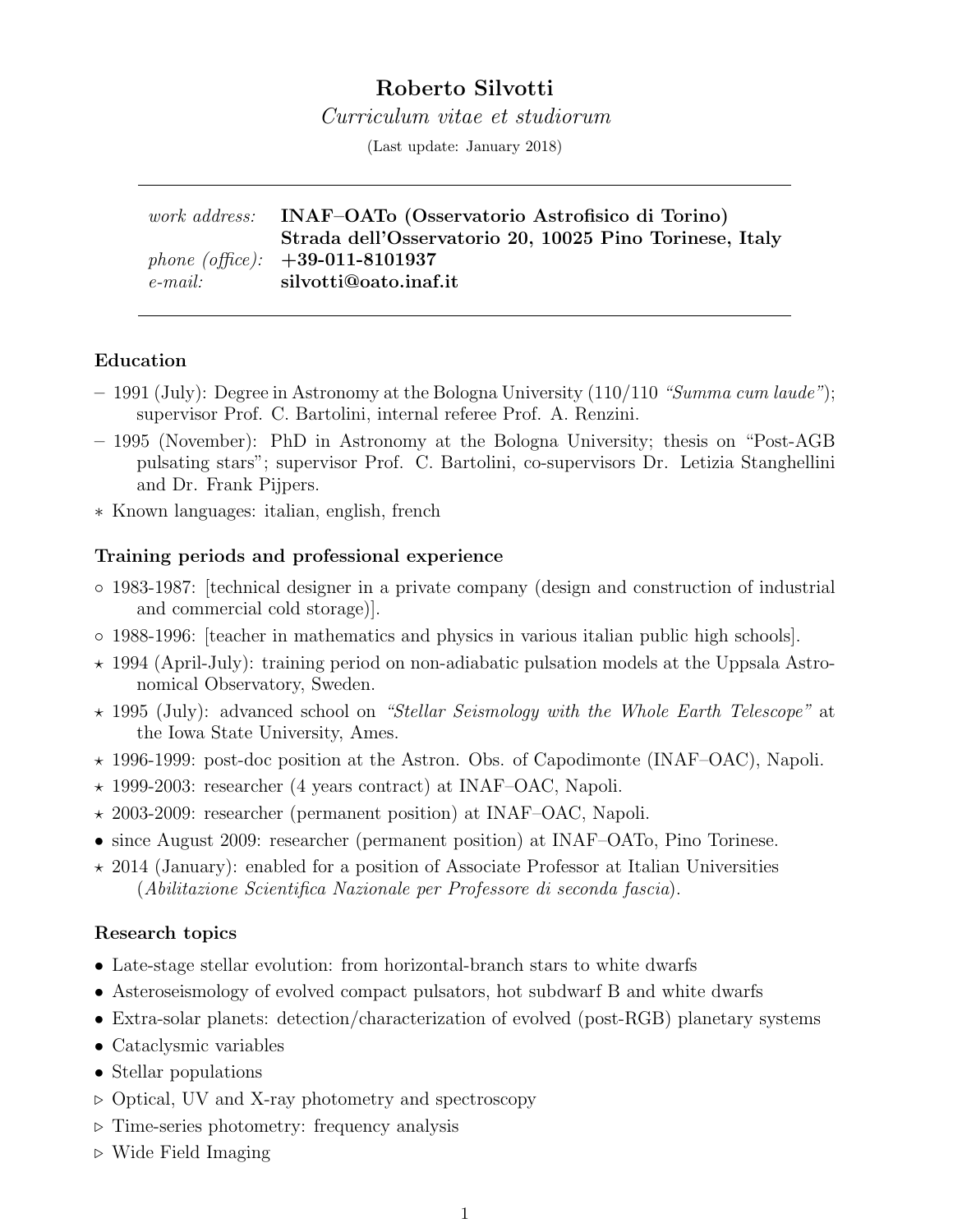## Student's supervision

- $\star$  March 2008: external referee for the PhD thesis of Silvia Catalan Ruiz on "Testing the Initial-Final Mass Relationship of White Dwarfs" at the Universitat Politècnica de Catalunya (Barcelona).
- $\star$  September 2008: external referee for the PhD thesis of Valérie Van Grootel on "Etude" des étoiles de la branche horizontale extrême par l'astérosismologie" at the Université Toulouse III - Paul Sabatier (Toulouse).
- $\star$  March 2009: co-supervisor of the master degree thesis in Physics of Paolo de Pascale on "Studi di fattibilit`a per la ricerca di transienti astrometrici e fotometrici con VST" at the Federico II University (Napoli).
- $\star$  October 2016: external referee for the PhD thesis of Weikai Zong on "Amplitude and frequency modulations of oscillation modes in hot B subdwarf and white dwarf stars from Kepler photometry" at the Université Toulouse III - Paul Sabatier (Toulouse).

## Successful proposals and observing experience

Successful proposals and observing runs at several major optical observing facilities in La Palma, Canary Islands (NOT 2.5m, TNG 3.6m, WHT 4.2m, GTC 10.4m); at the European Southern Observatory in Chile (2.2m, NTT 3.5m, 3.6m and VLT 8.2m); in Russia (SAO 6m). Approved proposals with the Kepler/K2 NASA space telescope. Several runs at different small 1m-class ground-based telescopes.

# Astronomical Societies and Networks Membership

- Since 1996: member of the Whole Earth Telescope  $(http://www.physics.udel.edu/darc/wet/).$
- Since 2003: member of the International Astronomical Union (Div.III/Comm.53 on Extrasolar Planets and Div.V/Comm.27 on Variable Stars).
- Since 2005: member of the HELAS european consortium for helio-asteroseismology  $(\textit{https://www.helas-project.eu/}).$
- Since 2007: member of the Kepler Asteroseismic Science Consortium (KASC) for asteroseismic analysis of the Kepler data  $\frac{http://kasoc.phys.au.dk/)}$ .
- Since 2016: member of the TESS Asteroseismic Science Consortium (TASC) for asteroseismic analysis of the TESS data  $(\text{https://tasoc.dk/}).$

# Meeting Organization and Project Coordination

- $\triangleright$  1997-2000: Responsible for the realization of the TTCP three channel photometer, still available at the Loiano Observatory.
- 2001 (September 10-14, Munich): SOC member of the Mini-Symposium on "Hot Subdwarfs and White Dwarfs" at the meeting "JENAM 2001".
- 2002 (June 20–24, Naples): co-Chair of the SOC of the NATO Advanced Research Workshop on White Dwarfs, as well as local organiser of the meeting.
- 2004 (July 19–23, Kiel): SOC member of the 14th European Workshop on White Dwarfs.
- 2006 (August 7–11, Leicester): SOC member of the 15th European Workshop on White Dwarfs.
- $\triangleright$  2002-2009: coordinator of the italian node of Astro-Wise in Napoli. Astro-Wise (http://www.astro-wise.org) is an european consortium (funded by the EU FP5 contract HPRI-CT-2001-50029) for the realization and maintenance of an integrated multi-node system to reduce, analyze and store wide-field imaging data, particularly from  $VST/OmegaCAM$  (http://vstportal.oacn.inaf.it/).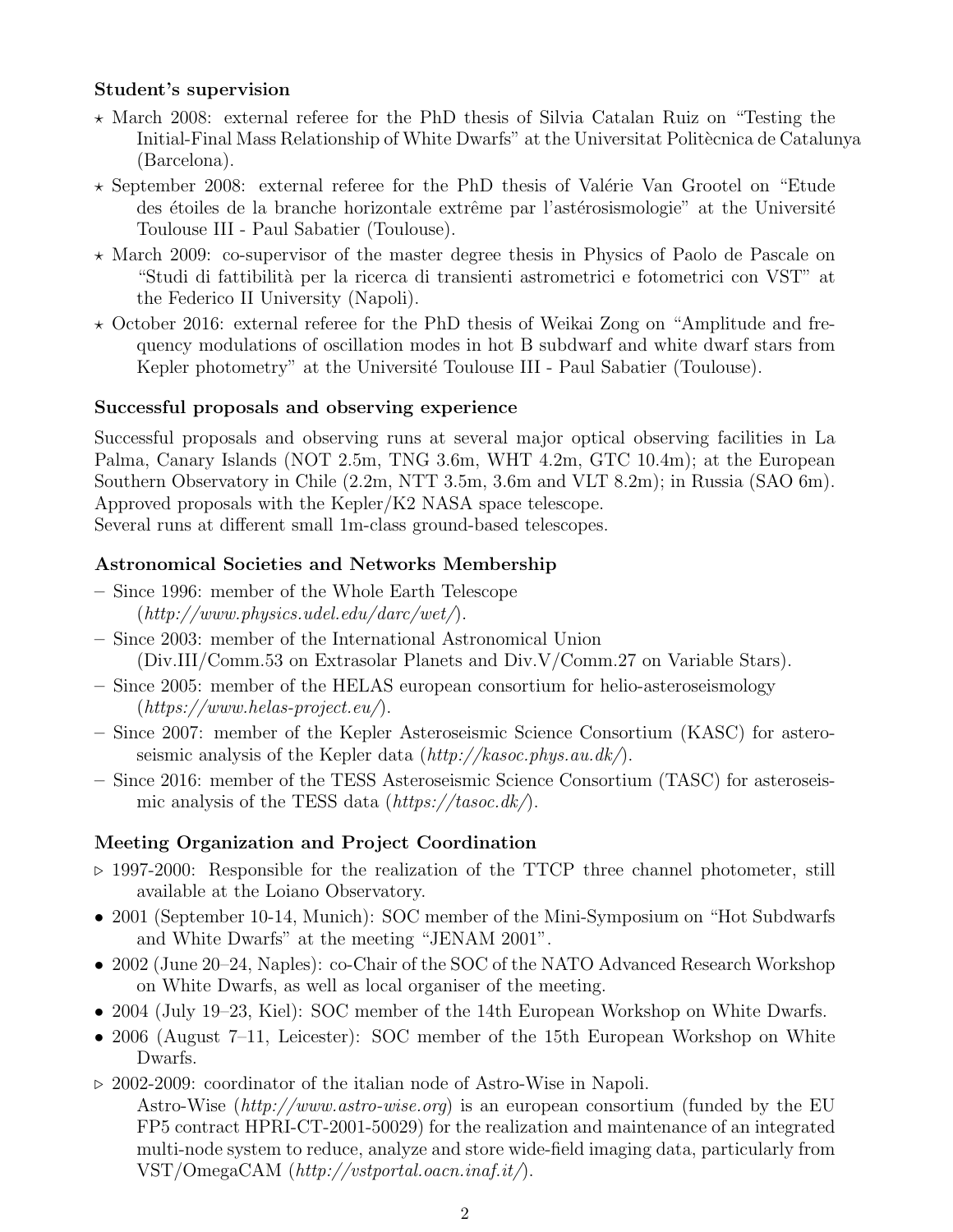- $\triangleright$  Since 2008: scientific co-I of the 2nd generation VLT intrument ULTRAPHOT (PI F. Roques, LESIA - Paris Observatory).
- $\triangleright$  Since 2008: coordinator and co-PI together with Sonja Schuh (Göttingen Univ.) of the project EXOTIME  $(http://www.na.astro.it/slvotti/exotine/).$ The PhD thesis of Ronny B. Lutz (Göttingen Univ., dissertation in 2011) was based on this project.
- . Since March 2009: chair of the Kepler-KASC sub-WG11 on "Analysis of phase variations and long term variations in frequencies for compact pulsators" (Compact Pulsator WG11's chair Steve Kawaler).
- 2010 (August 11–14, Bamberg): SOC member of the Conference on "Planetary Systems" beyond the Main Sequence".
- 2010 (August 16–20, Tüebingen): SOC member of the 17th European Workshop on White Dwarfs.
- $\triangleright$  Since November 2014: chair of the PLATO PSM (PLATO Science Management) WP 112 400 on "Timing techniques".
- $\triangleright$  Since February 2017: member of the TESS TSWG (Target Selection Working Group).

## Publications

- Refereed articles (from ADS): 90 papers (22 as 1st author) published in A&A, MNRAS, ApJ, Nature, AJ, etc.
- Proceedings and non-refereed articles (from ADS): 69 papers (23 as 1st author).
- Total number of citations (from ADS): 2711.
- H-index 28.
- A few selected articles:
	- $\star$  Silvotti R., Charpinet S., Green E. et al., 2014, "Kepler detection of a new extreme planetary system orbiting the subdwarf-B pulsator KIC 10001893", Astronomy & Astrophysics 570, 130
	- $\star$  Silvotti R., Østensen R.H., Bloemen S. et al., 2012, "Orbital properties of an unusually low-mass sdB star in a close binary system with a white dwarf ", Monthly Notices of the Royal Astronomical Society 424, 1752
	- ? Charpinet S., Fontaine G., Brassard P., Green E. M., Van Grootel V., Randall S. K., Silvotti R. et al., 2011, "A compact system of small planets around a former red-giant star", Nature 480, 496
	- $\star$  Silvotti R., Fontaine G., Pavlov M. et al., 2011, "Search for p-mode oscillations in DA white dwarfs with VLT-ULTRACAM. I. Upper limits to the p-modes", Astronomy & Astrophysics 525, 64
	- $\star$  Østensen R.H., Silvotti R., Charpinet S. et al., 2010, "First Kepler results on compact" pulsators - I. Survey target selection and the first pulsators", Monthly Notices of the Royal Astronomical Society 409, 1470
	- $\star$  Silvotti R., Schuh S., Janulis R. et al., 2007, "A giant planet orbiting the 'extreme' horizontal branch' star V391 Pegasi", Nature 449, 189
- Books: co-editor of the volume "White Dwarfs", Kluwer Academic Publishers, NATO Science Series II - Mathematics, Physics and Chemistry, vol.105, 2003.
- Referee reports for international journals: MNRAS, ApJ, Nature, A&A, Open Astronomy. And for funding agencies: "National Science Center", Poland and "National Research, Development and Innovation Office", Hungary.